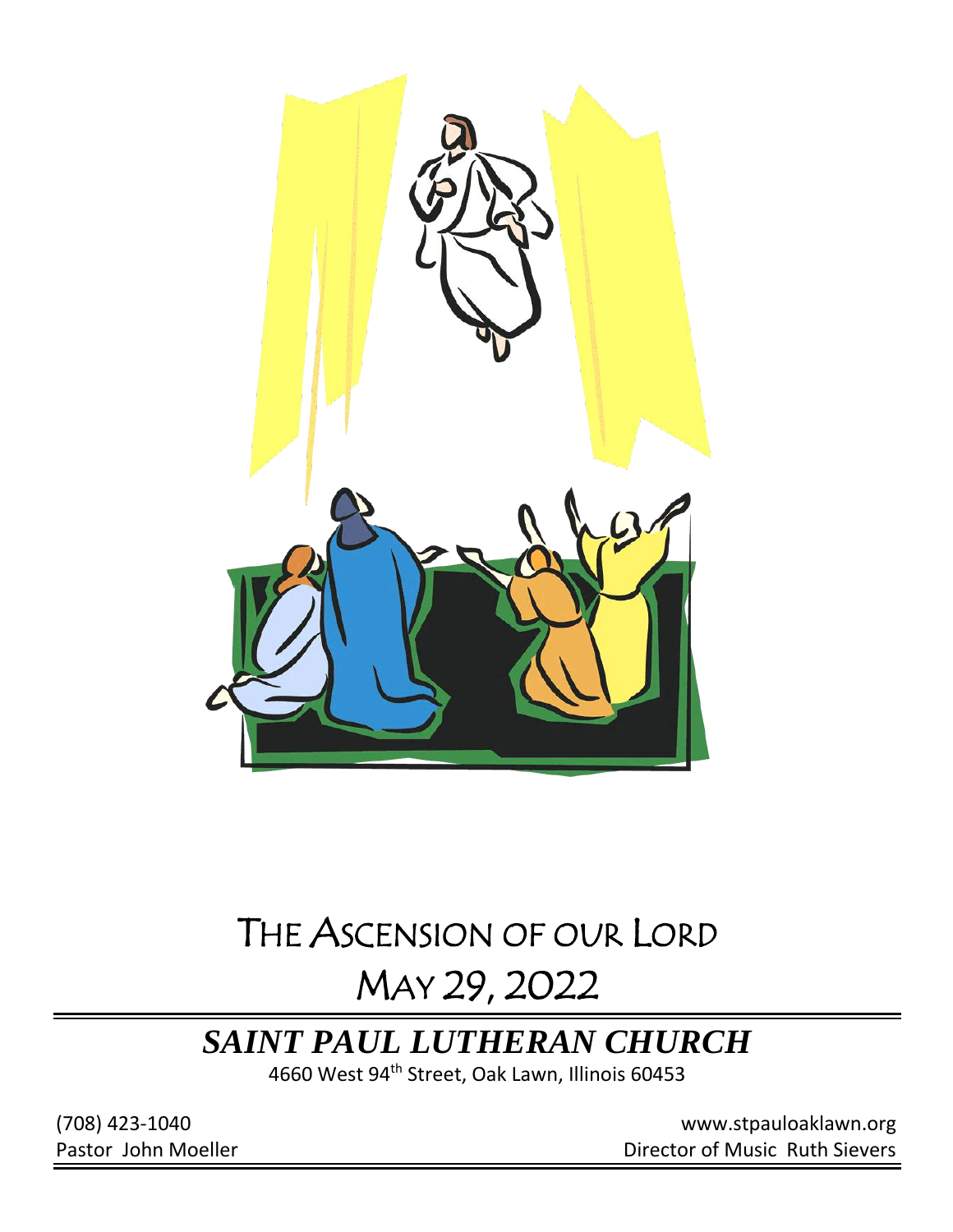### **As We Gather**

Where is the hope? We live in a world where people are hungering for hope amid climate disasters, viruses, and failures of institutions and trusted leaders. There is a void in the marketplace for hope, which many try to fill with the latest fad, a get-rich-quick scheme, or by trusting in human institutions run by fallen humanity. Ascension gives us real hope. It reminds us that God loves us so much He sent His one and only Son to redeem us through His crucifixion and resurrection. Following the resurrection, Jesus walked the earth for forty days before ascending to heaven while promising us that He is with us always—in His Word, His Sacraments, and among His people. That is our eternal, certain hope!

| Prelude             |                                               | "A Hymn of Glory Let Us Sing" |                                                                                              | J. Bender |
|---------------------|-----------------------------------------------|-------------------------------|----------------------------------------------------------------------------------------------|-----------|
| <b>Opening Hymn</b> |                                               | "A Hymn of Glory Let Us Sing" |                                                                                              | #493      |
| 1                   | A hymn of glory let us sing!                  | 3                             | To them the shining angels cry,                                                              |           |
|                     | New hymns throughout the world shall<br>ring: |                               | "Why stand and gaze upon the sky?"<br>Alleluia, alleluia!                                    |           |
|                     | Alleluia, alleluia!                           |                               | "This is the Savior," thus they say;                                                         |           |
|                     | Christ, by a road before untrod,              |                               | "This is His glorious triumph day!"                                                          |           |
|                     | Ascends unto the throne of God.               |                               | Alleluia, alleluia!                                                                          |           |
|                     | Alleluia, alleluia!                           |                               | Alleluia, alleluia, alleluia!                                                                |           |
|                     | Alleluia, alleluia, alleluia!                 |                               |                                                                                              |           |
|                     |                                               | 4                             | "You see Him now, ascending high                                                             |           |
| 2                   | The holy apostolic band                       |                               | Up to the portals of the sky."                                                               |           |
|                     | Upon the Mount of Olives stand.               |                               | Alleluia, alleluia!                                                                          |           |
|                     | Alleluia, alleluia!                           |                               | "Hereafter Jesus you shall see                                                               |           |
|                     | And with His faithful foll'wers see           |                               | Returning in great majesty."                                                                 |           |
|                     | Their Lord ascend in majesty.                 |                               | Alleluia, alleluia!                                                                          |           |
|                     | Alleluia, alleluia!                           |                               | Alleluia, alleluia, alleluia!                                                                |           |
|                     | Alleluia, alleluia, alleluia!                 |                               | Text: © 1978 Lutheran Book of Worship. Used by permission:<br>LSB Hymn License no. 110001400 |           |

### **Invocation**

- **P** In the name of the Father and of the  $\pm$  Son and of the Holy Spirit.
- C **Amen.**
- $\mathbf{P}$  Before Jesus ascended into heaven He told His apostles, go therefore and make disciples of all nations, baptizing them in the name of the Father and of the Son and of the Holy Spirit,
- C **teaching them to observe all that I have commanded you.**
- $\left[ \mathbf{P} \right]$  Jesus said, "Behold, I am with you always,
- C **to the end of the age."**
- $\mathbf{P}$  Jesus said, "I will not leave you as orphans;
- C **I will come to you."**

## **Confession and Absolution**

*We pause to reflect and remember our sins before our Heavenly Father…*

 $\mathbf{P}$  Our ascended Lord is always with us, yet we doubt His presence, His love, and His provision for us. By our nature we are sinful from birth, and we forget that Jesus has promised to be with us always.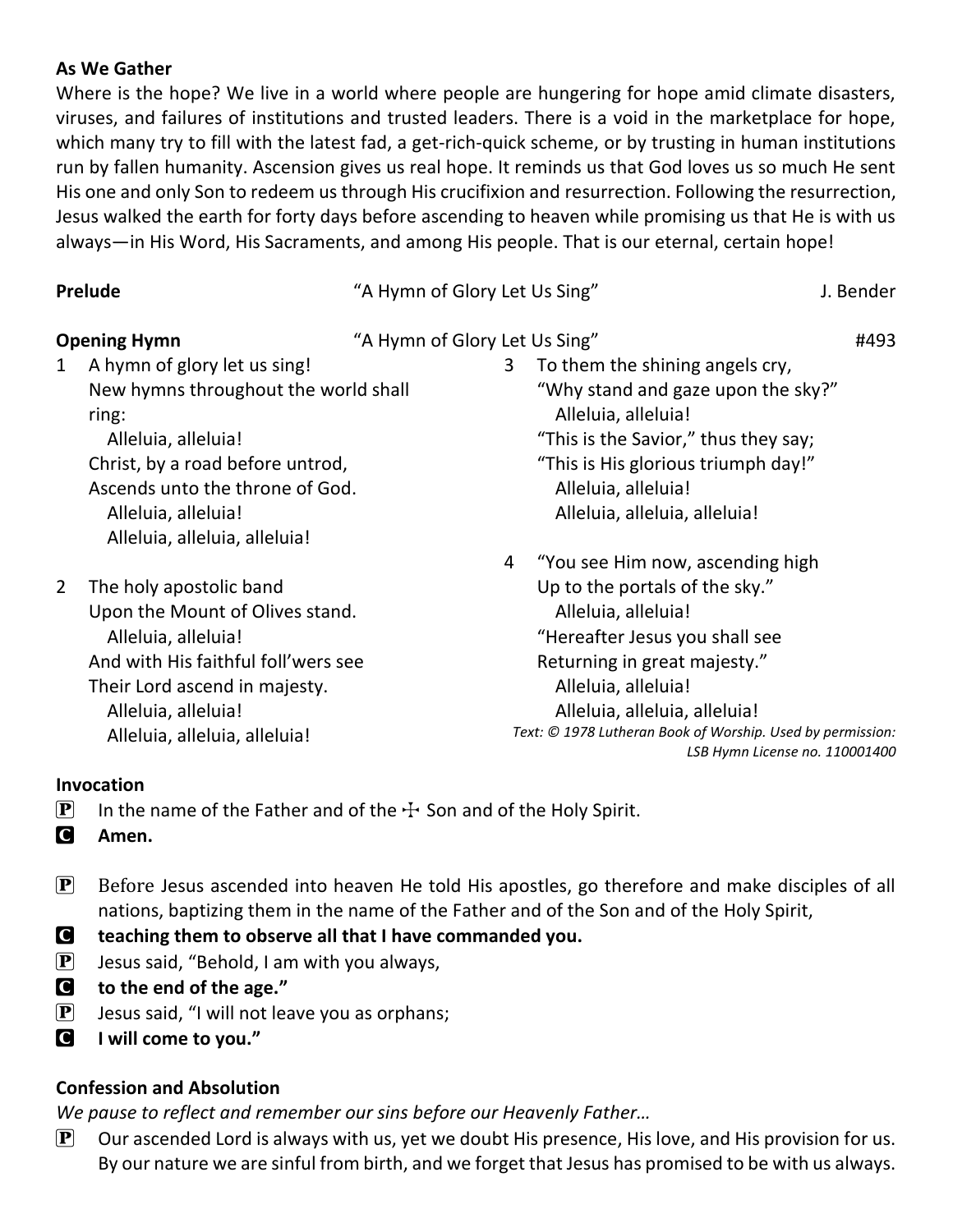We do not live our lives ready for His coming, and we neglect to share the Good News of Christ so that others may also know Him and be ready for His return in glory. In repentance, let us take refuge in the infinite mercy of God our heavenly Father, seeking His grace for the sake of Jesus Christ.

- C **Almighty God, have mercy upon us, forgive us our sins, and lead us to everlasting life. Amen.**
- **P** Jesus said, "It is written, that the Christ should suffer and on the third day rise from the dead, and that repentance and forgiveness of sins should be proclaimed in His name to all nations." Therefore, as a called and ordained servant of Christ, and by His authority, I forgive you all your sins in the name of the Father and of the  $\pm$  Son and of the Holy Spirit.

C **Amen.**

## $H$  WORD  $H$

### **Psalm for Ascension** *Psalm 47*

- $\mathbf{P}$  Clap your hands, all peoples! Shout to God with loud songs of joy!
- C **For the Lord, the Most High, is to be feared, a great king over all the earth.**
- $\mathbf{P}$  He subdued peoples under us, and nations under our feet.
- C **He chose our heritage for us, the pride of Jacob whom He loves.**
- $\mathbf{P}$  God has gone up with a shout, the Lord with the sound of a trumpet.
- C **Sing praises to God, sing praises! Sing praises to our King, sing praises!**
- **P** For God is the King of all the earth; sing praises with a psalm!
- C **God reigns over the nations; God sits on His holy throne.**
- $\mathbf{P}$  The princes of the peoples gather as the people of the God of Abraham.
- C **For the shields of the earth belong to God; He is highly exalted!**
- $\mathbf{P}$  Glory be to the Father and to the Son and to the Holy Spirit;
- C **as it was in the beginning, is now, and will be forever. Amen. Clap your hands, all peoples! Shout to God with loud songs of joy!**

### **Prayer of the Day**

- $\left[\mathbf{P}\right]$  The Lord be with you.
- C **And also with you.**
- $\left| \mathbf{P} \right|$  Let us pray together,
- C **O ascended Lord Jesus, lift our hearts and minds to focus on Your continued presence among us. Empower us to be Your witnesses in our communities, state, nation, and throughout the world; for You live and reign with the Father and the Holy Spirit, one God, world without end. Amen.**

**First Reading**  $\ddot{\textbf{F}}$  The Promise of the Holy Spirit  $\ddot{\textbf{F}}$  *Acts 1:1-11* <sup>1</sup>In the first book, O Theophilus, I have dealt with all that Jesus began to do and teach, <sup>2</sup>until the day when he was taken up, after he had given commands through the Holy Spirit to the apostles whom he had chosen. <sup>3</sup>To them he presented himself alive after his suffering by many proofs, appearing to them during forty days and speaking about the kingdom of God. <sup>4</sup>And while staying with them he ordered them not to depart from Jerusalem, but to wait for the promise of the Father, which, he said, "you heard from me; <sup>5</sup>for John baptized with water, but you will be baptized with the Holy Spirit not many days from now." <sup>6</sup>So when they had come together, they asked him, "Lord, will you at this time restore the kingdom to Israel?" <sup>7</sup>He said to them, "It is not for you to know times or seasons that the Father has fixed by his own authority.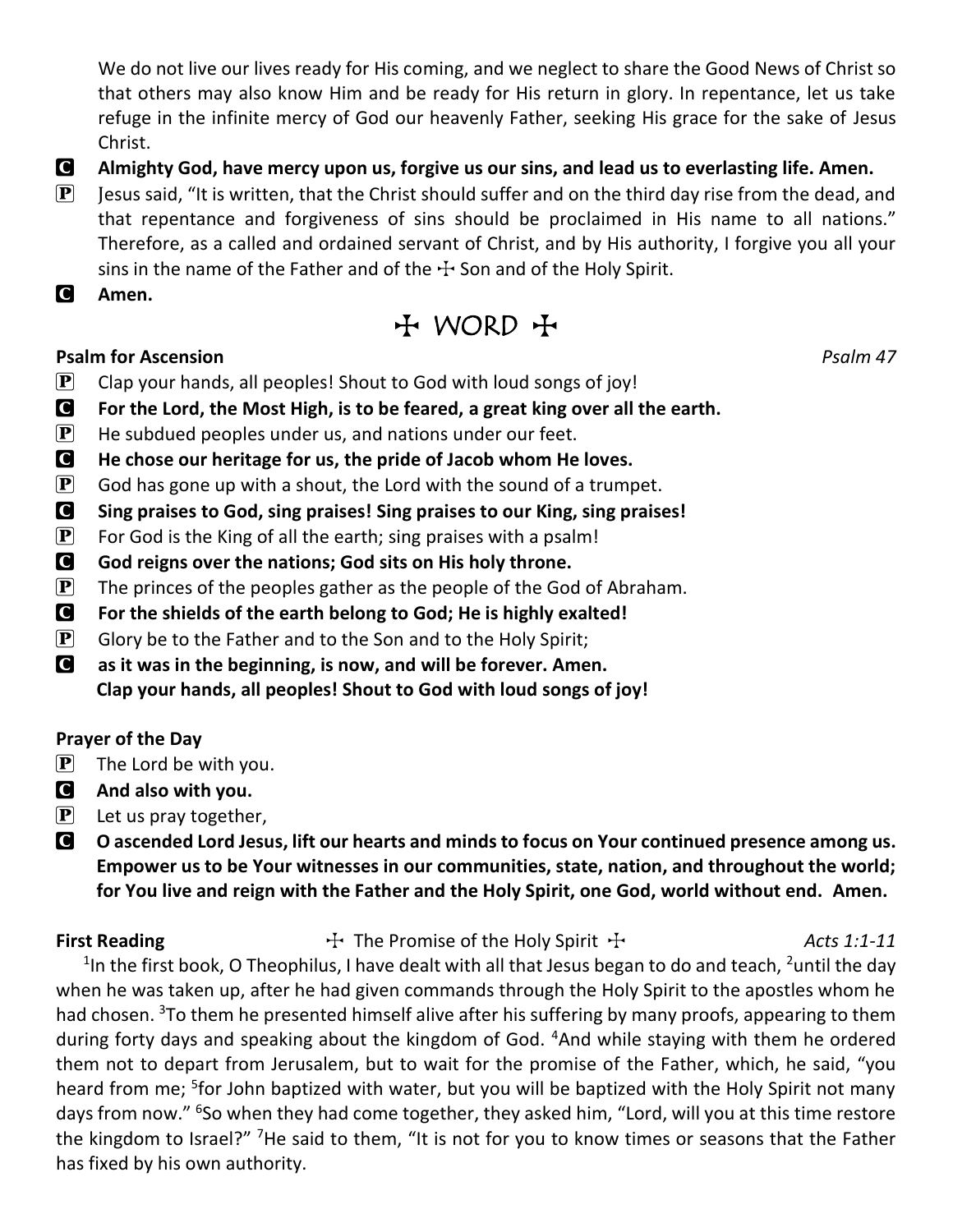<sup>8</sup>But you will receive power when the Holy Spirit has come upon you, and you will be my witnesses in Jerusalem and in all Judea and Samaria, and to the end of the earth." <sup>9</sup>And when he had said these things, as they were looking on, he was lifted up, and a cloud took him out of their sight.  $^{10}$ And while they were gazing into heaven as he went, behold, two men stood by them in white robes,  $^{11}$ and said, "Men of Galilee, why do you stand looking into heaven? This Jesus, who was taken up from you into heaven, will come in the same way as you saw him go into heaven."

- $\Box$  This is the Word of the Lord.
- C **Thanks be to God.**

| <b>Anthem of Praise Solo</b> | "Thine the Amen, Thine the Praise" | #680 |
|------------------------------|------------------------------------|------|
|                              |                                    |      |

Epistle **Thanksgiving and Prayer Thankstrip Ephesians 1:15-23** 

<sup>15</sup>For this reason, because I have heard of your faith in the Lord Jesus and your love toward all the saints,  $^{16}$ I do not cease to give thanks for you, remembering you in my prayers,  $^{17}$ that the God of our Lord Jesus Christ, the Father of glory, may give you a spirit of wisdom and of revelation in the knowledge of him, <sup>18</sup>having the eyes of your hearts enlightened, that you may know what is the hope to which he has called you, what are the riches of his glorious inheritance in the saints,  $^{19}$ and what is the immeasurable greatness of his power toward us who believe, according to the working of his great might <sup>20</sup>that he worked in Christ when he raised him from the dead and seated him at his right hand in the heavenly places, <sup>21</sup>far above all rule and authority and power and dominion, and above every name that is named, not only in this age but also in the one to come.  $22$ And he put all things under his feet and gave him as head over all things to the church,  $^{23}$ which is his body, the fullness of him who fills all in all.

 $\boxed{\mathbf{L}}$  This is the Word of the Lord.

C **Thanks be to God.**

### Holy Gospel **The Ascension T** The Ascension T *Luke 24:44-53*

 $\mathbf{P}$  The Holy Gospel according to St. Luke, the twenty-fourth chapter.

### **G** Glory to You, O Lord.

<sup>44</sup>Then [Jesus] said to them, "These are my words that I spoke to you while I was still with you, that everything written about me in the Law of Moses and the Prophets and the Psalms must be fulfilled."  $45$ Then he opened their minds to understand the Scriptures,  $46$  and said to them, "Thus it is written, that the Christ should suffer and on the third day rise from the dead,  $47$  and that repentance and forgiveness of sins should be proclaimed in his name to all nations, beginning from Jerusalem. <sup>48</sup>You are witnesses of these things. <sup>49</sup>And behold, I am sending the promise of my Father upon you. But stay in the city until you are clothed with power from on high." <sup>50</sup>Then he led them out as far as Bethany, and lifting up his hands he blessed them. <sup>51</sup>While he blessed them, he parted from them and was carried up into heaven.  $52$ And they worshiped him and returned to Jerusalem with great joy,  $53$  and were continually in the temple blessing God.

- $\left| \mathbf{P} \right|$  This is the Gospel of the Lord.
- C **Praise to You, O Christ.**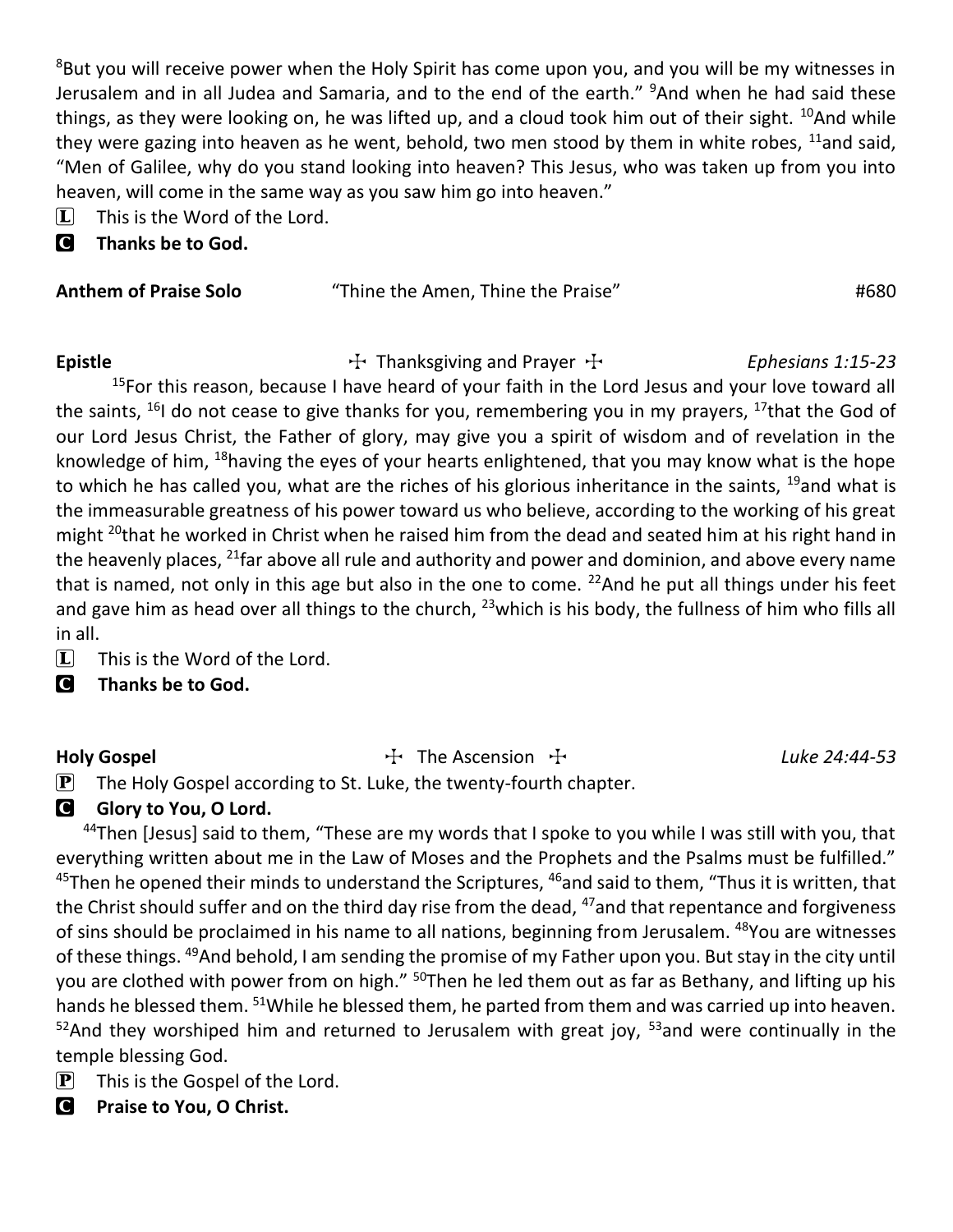**Confession of Faith** *The Apostles' Creed*

**I believe in God, the Father Almighty, maker of heaven and earth. And in Jesus Christ, His only Son, our Lord, who was conceived by the Holy Spirit, born of the virgin Mary, suffered under Pontius Pilate, was crucified, died and was buried. He descended into hell. The third day He rose again from the dead.**

1 Alleluia! Sing to Jesus; His the scepter, His the throne; Alleluia! His the triumph, His the victory alone. Hark! The songs of peaceful Zion Thunder like a mighty flood: "Jesus out of ev'ry nation Has redeemed us by His blood."

- 2 Alleluia! Not as orphans Are we left in sorrow now; Alleluia! He is near us; Faith believes, nor questions how. Though the cloud from sight received Him When the forty days were o'er, Shall our hearts forget His promise: "I am with you evermore"?
- 3 Alleluia! Bread of heaven, Here on earth our food, our stay; Alleluia! Here the sinful Flee to You from day to day. Intercessor, Friend of sinners,

### **Sermon**

### **Prayer of the Church**

**He ascended into heaven and sits at the right hand of God the Father Almighty. From thence He will come to judge the living and the dead.I believe in the Holy Spirit, the holy Christian Church, the communion of saints, the forgiveness of sins, the resurrection of the body,** and the life  $\pm$  everlasting. Amen.

### **Sermon Hymn** #821  $\mu$  "Alleluia! Sing to Jesus"  $\mu$  #821

 Earth's Redeemer, hear our plea Where the songs of all the sinless Sweep across the crystal sea.

4 Alleluia! King eternal, Lord omnipotent we own; Alleluia! Born of Mary, Earth Your footstool, heav'n Your throne. As within the veil You entered, Robed in flesh, our great High Priest, Here on earth both priest and victim In the eucharistic feast.

5 Alleluia! Sing to Jesus; His the scepter, His the throne; Alleluia! His the triumph, His the victory alone. Hark! The songs of peaceful Zion Thunder like a mighty flood: "Jesus out of ev'ry nation Has redeemed us by His blood." *Text: William C. Dix, 1837–98, alt. Text: Public domain*

**Offering**—*may be left in the offering plates near the doors as you leave. Those worshipping at home may continue to mail or drop off offerings at the church office, and on-line giving is available to everyone on our website at [www.stpauloaklawn.org.](http://www.stpauloaklawn.org/) For information about regular electronic giving, please contact the church office.* 

### **Offertory Meditation**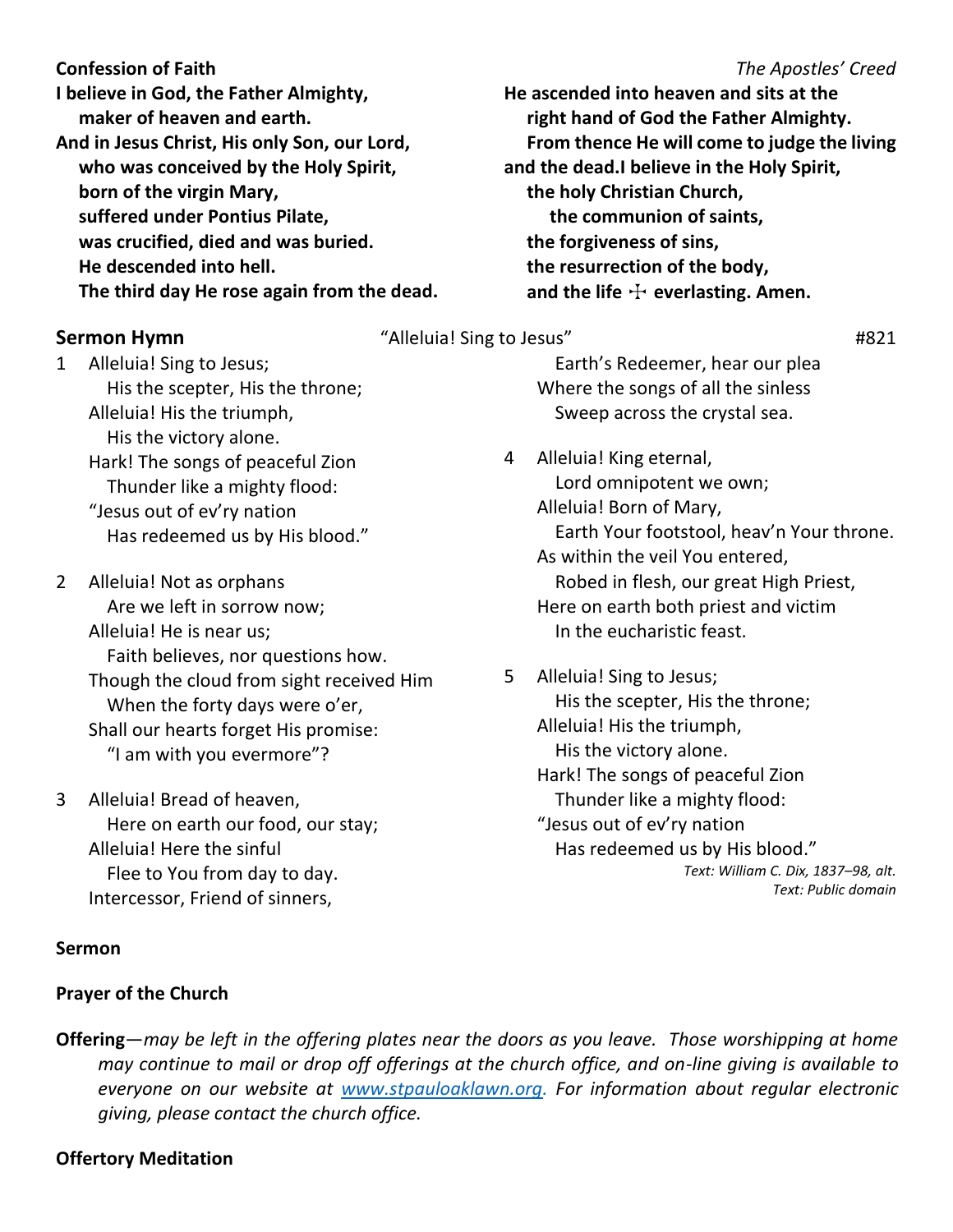## $H$  SERVICE of the SACRAMENT  $H$

### **Preface**

 $\mathbf{P}$  The Lord be with you.

- C **And also with you.**
- $\left| \mathbf{P} \right|$  Lift up your hearts.
- C **We lift them to the Lord.**
- $\mathbf{P}$  Let us give thanks to the Lord our God.
- C **It is right to give Him thanks and praise.**

**Proper Preface Prayer of Thanksgiving The Words of Our Lord**

### **Proclamation of Christ**

- $\mathbf{P}$  As often as we eat this bread and drink this cup, we proclaim the Lord's death until He comes.
- C **Amen. Come, Lord Jesus.**
- $\mathbf{P}$  O Lord Jesus Christ, only Son of the Father, in giving us Your body and blood to eat and to drink, You lead us to remember and confess Your holy cross and passion, Your blessed death, Your rest in the tomb, Your resurrection from the dead, Your ascension into heaven, and Your coming for the final judgment. So remember us in Your kingdom and teach us to pray:

### **Lord's Prayer**

C **Our Father who art in heaven…**

### **Pax Domini**

- $\mathbf{P}$  The peace of the Lord be with you always.
- C **Amen.**

## + DISTRIBUTION of the SACRAMENT +

**Hymn**  $\qquad$  "Lord Jesus Christ, You Have Prepared"  $\qquad$  #622 sts. 1-2 & 4

- 1 Lord Jesus Christ, You have prepared This feast for our salvation; It is Your body and Your blood, And at Your invitation As weary souls, with sin oppressed, We come to You for needed rest, For comfort, and for pardon.
- 2 Although You did to heav'n ascend, Where angel hosts are dwelling, And in Your presence they behold Your glory, all excelling, And though Your people shall not see

Your glory and Your majesty Till dawns the judgment morning,

4 We eat this bread and drink this cup, Your precious Word believing That Your true body and Your blood Our lips are here receiving. This Word remains forever true; All things are possible with You, For You are Lord Almighty. *Text: Samuel Kinner, 1603–68; tr. Emanuel Cronenwett, 1841–1931, alt.*

*Text: Public domain*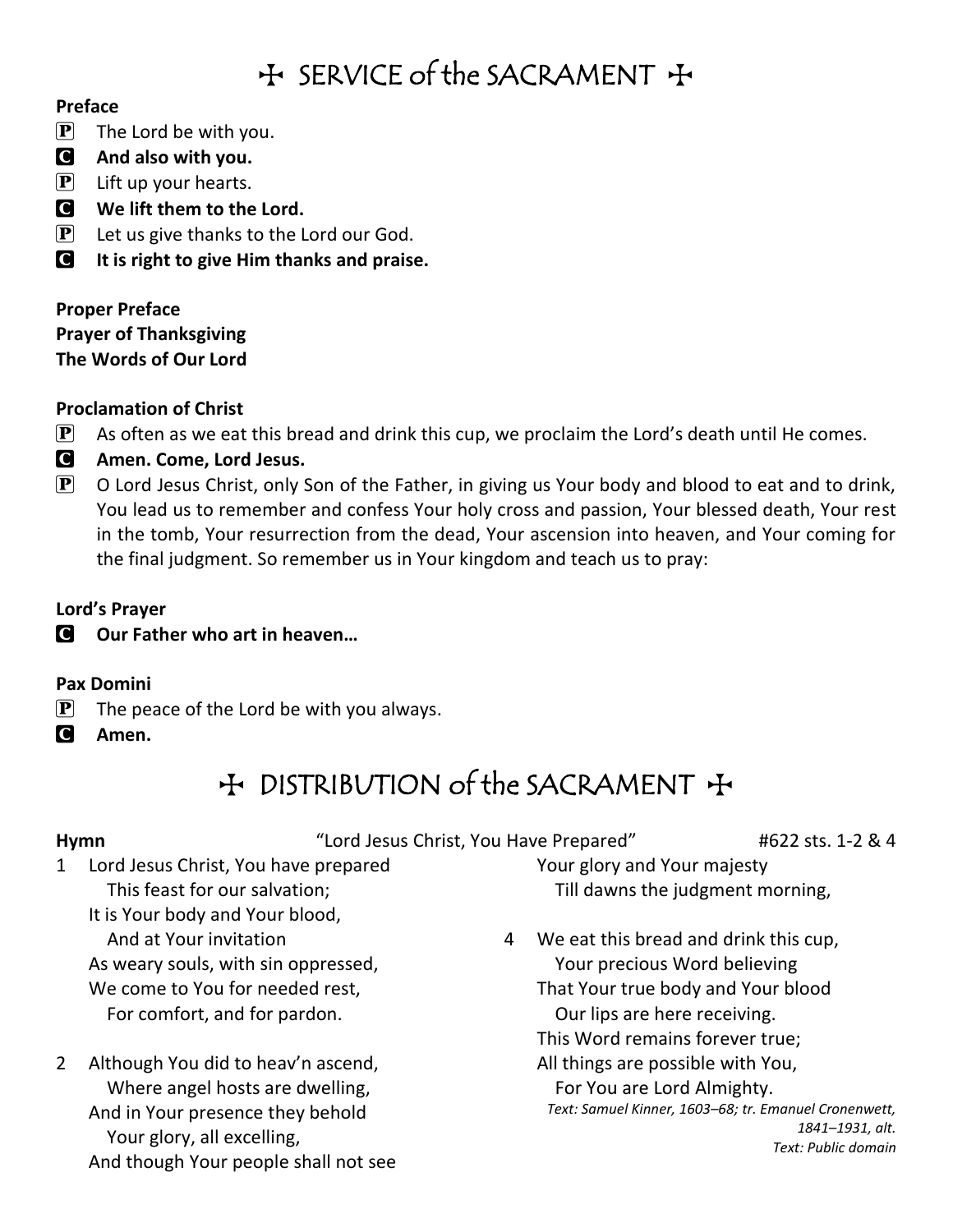### **Hymn Hymn Him with Many Crowns "Crown Him with Many Crowns" 1525**

- 1 Crown Him with many crowns, The Lamb upon His throne; Hark how the heav'nly anthem drowns All music but its own. Awake, my soul, and sing Of Him who died for thee, And hail Him as thy matchless king Through all eternity.
- 2 Crown Him the virgin's Son, The God incarnate born, Whose arm those crimson trophies won Which now His brow adorn: Fruit of the mystic rose, Yet of that rose the stem, The root whence mercy ever flows, The babe of Bethlehem.
- 3 Crown Him the Lord of love. Behold His hands and side, Rich wounds, yet visible above, In beauty glorified. No angels in the sky Can fully bear that sight, But downward bend their wond'ring eyes At mysteries so bright.
- 4 Crown Him the Lord of life, Who triumphed o'er the grave And rose victorious in the strife For those He came to save. His glories now we sing, Who died and rose on high, Who died eternal life to bring And lives that death may die. *Text (sts. 1–3): Matthew Bridges, 1800–94, alt.; (st. 4): Godfrey Thring, 1823–1903 Text: Public domain*

### **Communion Blessing**

 $\left[ \mathbf{P} \right]$  The Body and Blood of our Lord Jesus Christ strengthen and preserve you in body and soul to life everlasting. Depart  $\pm$  in peace.

### **Closing Prayer**

 $\left| \mathbf{P} \right|$  Let us pray. O God and Father of our Lord Jesus Christ, who sent Your only-begotten Son into the flesh to be our Savior, we thank You for the pardon and peace we receive in this sacred Meal, which points us toward our glorious inheritance with all the saints. Give us Your spirit of wisdom and keep us firm in the hope that Jesus will return in the same way that His disciples saw Him go into heaven; through Jesus Christ, Your Son, our Lord, who lives and reigns with You and the Holy Spirit, one God, now and forever.

C **Amen.**

### **Benediction**

 $\left| \mathbf{P} \right|$  The Lord bless you and keep you. The Lord make His face shine on you and be gracious to you. The Lord look upon you with favor and  $\pm$  give you peace.

C **Amen.**

**Closing Hymn** #537

1 Beautiful Savior, King of creation, Son of God and Son of Man! Truly I'd love Thee,

 Truly I'd serve Thee, Light of my soul, my joy, my crown.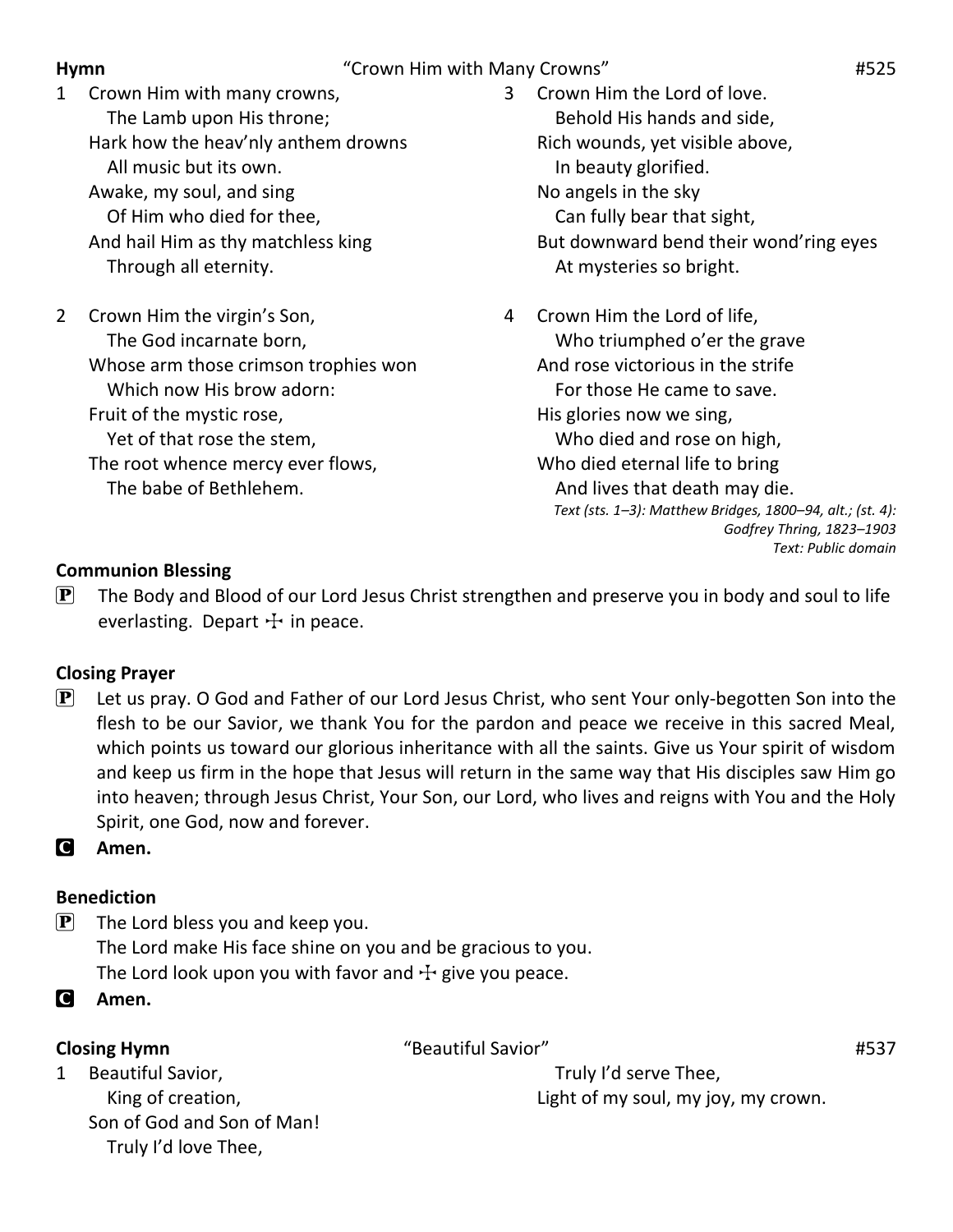- 2 Fair are the meadows, Fair are the woodlands, Robed in flow'rs of blooming spring; Jesus is fairer, Jesus is purer, He makes our sorr'wing spirit sing.
- 3 Fair is the sunshine, Fair is the moonlight, Bright the sparkling stars on high;

 Jesus shines brighter, Jesus shines purer Than all the angels in the sky.

4 Beautiful Savior, Lord of the nations, Son of God and Son of Man! Glory and honor, Praise, adoration Now and forevermore be Thine! *Text: Münsterisch Gesangbuch, 1677, Münster; tr. Joseph A. Seiss, 1823–1904 Text: Public domain*

**Postlude** T. Stelzer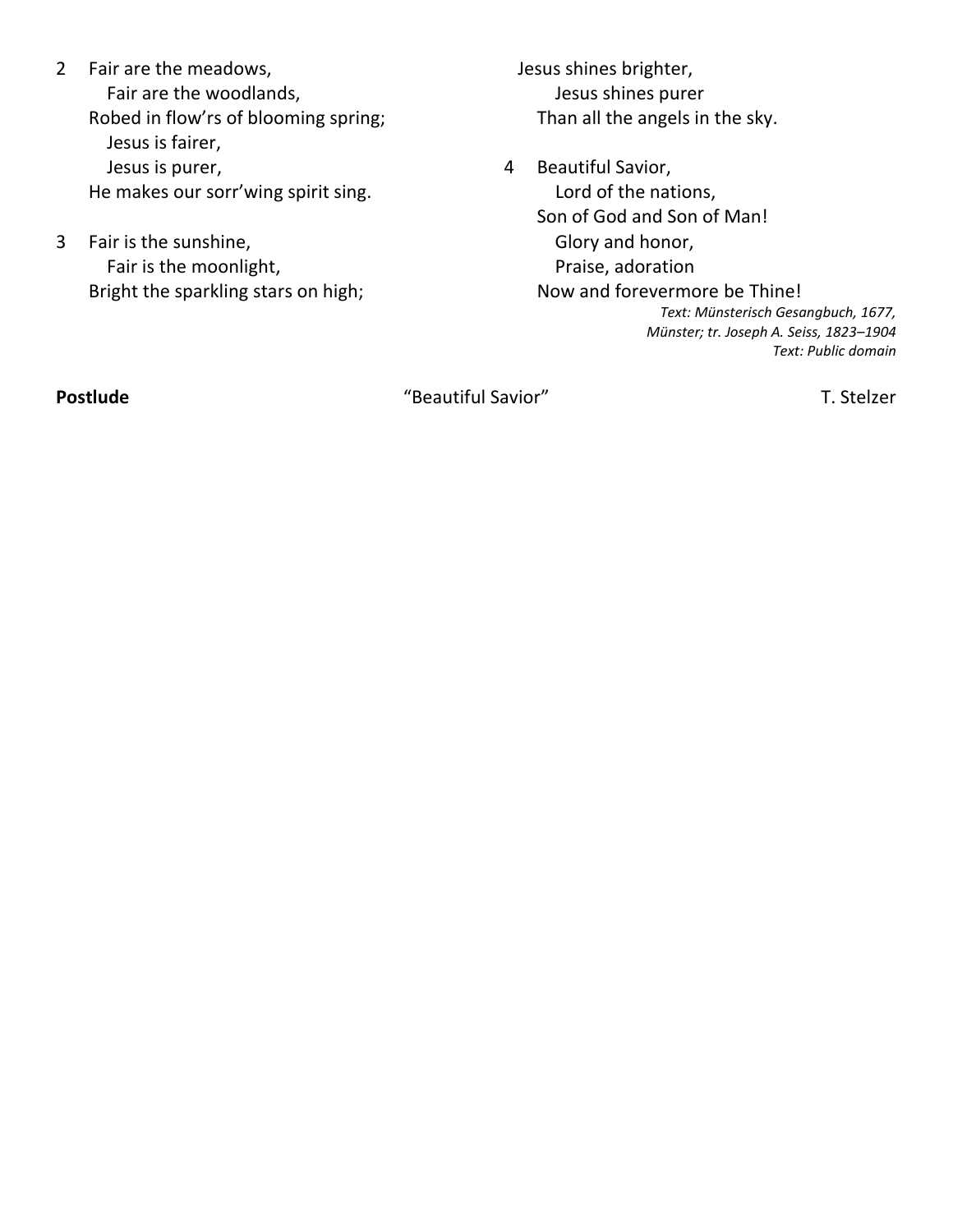## *Steward Notes…*

**Acts 1:11 – "Men of Galilee, why do you stand looking into heaven? This Jesus, who was taken up from you into heaven, will come in the same way as you saw him go into heaven."** Christ has died. Christ is risen. Christ is ascended, and Christ will come again. We live our lives in this world in the sure confidence of the world to come. We live as people who know our Lord Jesus and who know that He is coming back. This makes all the difference in how we approach our stewardship and how we prioritize our lives.

### *Announcements & Notes:*

*Luther South Alumni and Friends: Our friends at Walther Christian Academy, (formerly Walther High School) have provided a space on their campus for a collection of Luther South Memorabilia to be permanently displayed. All of the alumni and friends of Luther South are invited to its dedication on June 11th at 2:00 PM. Please spread the word and come if you can. See you there!*

### TTTTTTTTTTTTTTTTTTTTTTTTTTTTTTTTTTTTTTTTTTTTT ACKNOWLEDGMENTS AND THANKS

**Vocalist:** Sue Marcinkowski **Lector:** Bill Leise **Altar Care:** Sue Lilja

Creative Worship for the Lutheran Parish, Series C, Quarter 2. Copyright © 2021 Concordia Publishing House. All rights reserved. Used by permission.

Unless otherwise indicated, Scripture quotations are from the ESV® Bible (The Holy Bible, English Standard Version® ), copyright © 2001 by Crossway, a publishing ministry of Good News Publishers. Used by permission. All rights reserved.

Created by Lutheran Service Builder © 2022 Concordia Publishing House.

TTTTTTTTTTTTTTTTTTTTTTTTTTTTTTTTTTTTTTTTTTTTT